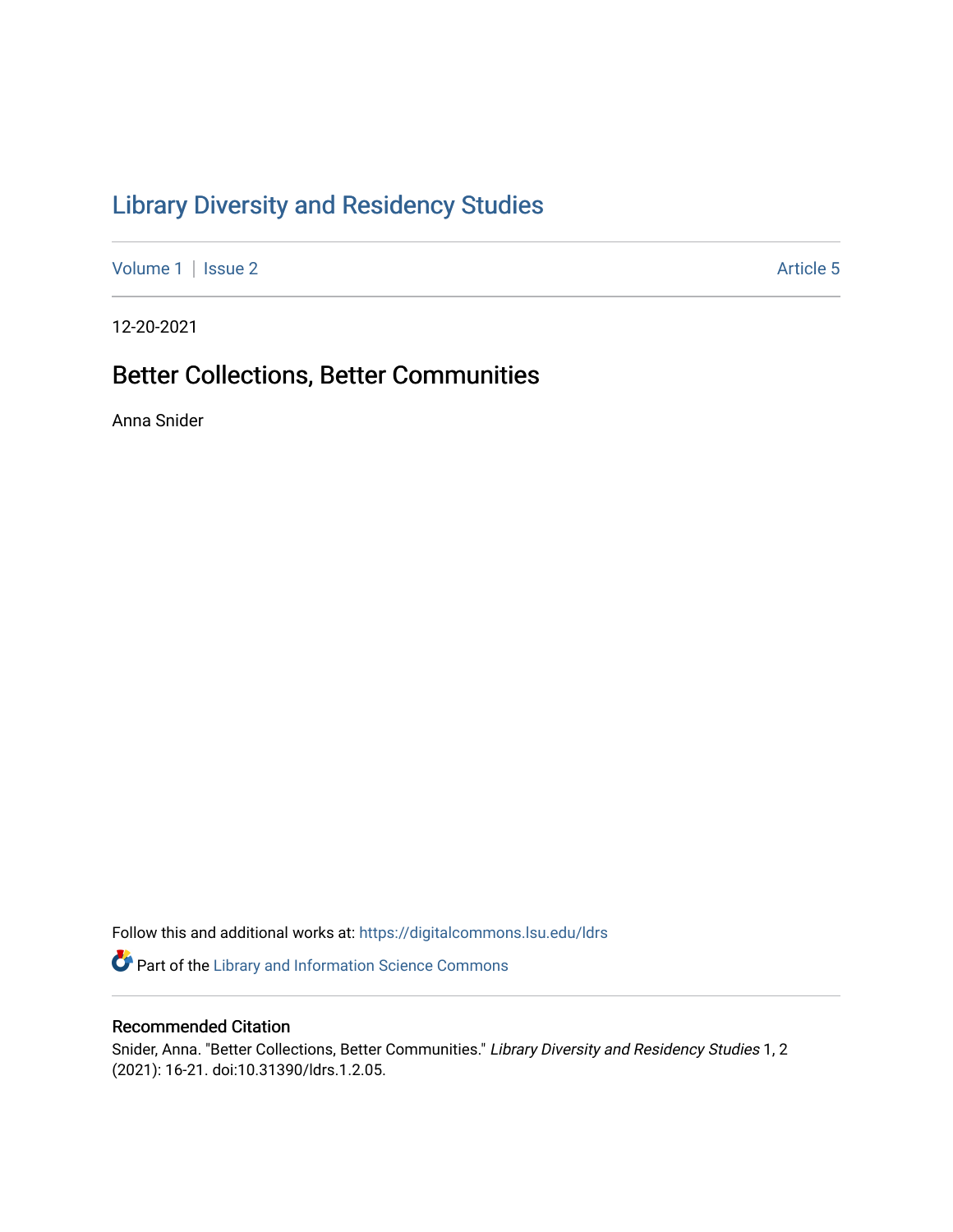*PEER REVIEWED: This Article was competitively reviewed by a panel of library professionals and accepted after thorough evaluation for inclusion in the peer reviewed portion of Library Diversity and Equity Studies.*

# **BETTER COLLECTIONS, BETTER COMMUNITIES**

*The Challenges and Importance of Diverse Collections*

*Anna Snider*

### **ABSTRACT**

This article explores a variety of topics and real-world case studies associated with building diversity in collections and the relationship of collection development to communities served. It explores what the ALA Library Bill of Rights has to say on these matters, and applies many of its admonitions to recent examples of censorship. The ALA Code of Ethics is also examined in the context of diversity in collection development.

#### **KEYWORDS**

Collection development, censorship, ALA Library Bill of Rights, ALA Code of Ethics.

#### **INTRODUCTION**

One of the primary responsibilities of libraries is to make available to the community materials that represent a wide range of ideas, topics, opinions, cultures, knowledge, and stories. This idea is represented in the first two articles of the ALA Library Bill of Rights and is also one reason—along with a rejection of censorship that librarians fight so hard to keep controversial books on the shelves ("Library Bill of Rights", 2006). According to the ALA, librarians are obliged to provide access to a broad scope of information—regardless of personal bias or public outrage—which means that librarians should work to build and maintain a collection of materials that represents a diverse assemblage of ideas. By doing so, librarians can better serve members of their communities by fostering growth in new areas of learning, helping to expand worldviews, providing representation of all members of the community, and ensuring equitable access to a multitude of information sources. Additionally, housing a diverse collection requires librarians to address and fulfill niche or unexpressed information needs, which can result in positive experiences for users who may be otherwise unable to meet their needs with popular materials.

While many applaud librarians' commitment to supporting an expansive array of subjects and voices, and many users have benefitted from this practice, the notion is continually followed by some push-back by user groups who feel that certain materials should not be made available by the library for varying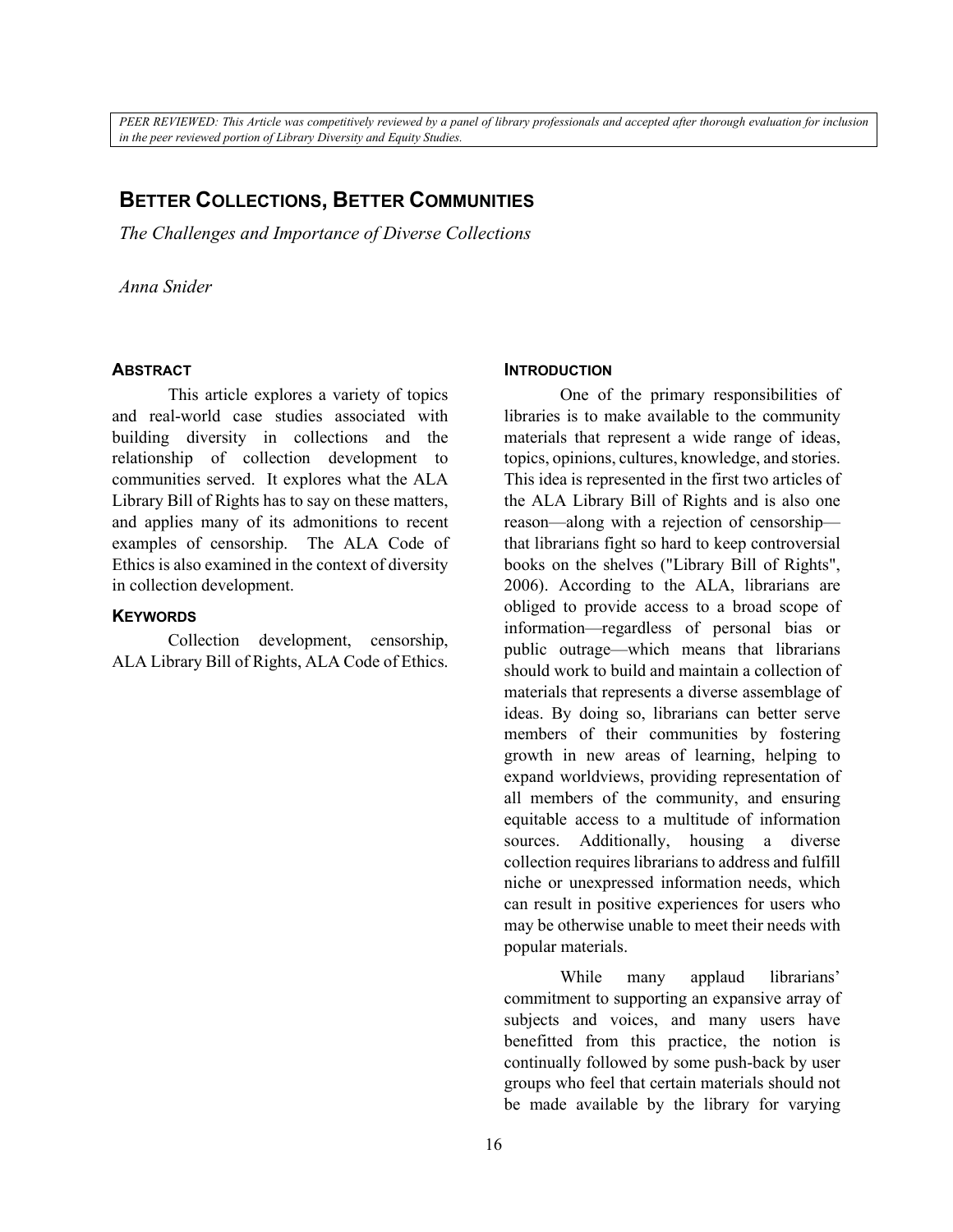reasons. Even some librarians have fallen short of this duty, including by failing to address user needs through obtaining more diverse content and through letting their personal biases interfere with their work; however, most librarians still consider this to be a vital characteristic of libraries, one that certainly stimulates public discourse but works to achieve a greater goal of striving to better serve everyone in the community.

## **DIVERSE COLLECTIONS**

The ALA describes a diverse collection as one that "address[es] popular demand and direct community input, as well as addressing collection gaps and unexpressed information needs," so what does this look like for librarians ("Diverse Collections" 2006)?

To many of those serving children and teens, this means actively selecting and promoting books by authors with different backgrounds and identities as well as books that feature a diverse cast of characters, including differently abled people, ethnic minorities, and members of the LGBTQIA+ community. Kim Parker, assistant director of teacher training for a school in Massachusetts, believes that libraries' diverse collections can impact the way Black students feel about themselves as they encounter verbal and written forms of racism at school and in the world. She states, "…I think that however we can disturb those notions, we can remind children of color that they are beautiful and they are powerful, and we can provide literature that affirms them" (Ishizuka, 2017, 30). Oftentimes, the factors for determining materials are driven by a librarian's mission to provide users with equal representation—although the ALA does not intend for collections to feature "one-to-one equivalence" when selecting materials, just that there be clear acknowledgement of the equity and availability of diverse content ("Diverse Collections", 2006).

Interestingly, while the Library Bill of Rights clearly names diverse collections as a responsibility of libraries, a study found that 72% of school and children's librarians surveyed in the US and Canada identified that building a diverse

collection was a personal goal as opposed to a mandated obligation (Ishizuka, 2017, 29-30). For that reason, one white teen librarian stated, "it is my duty to not have the collection reflect my community, but rather to reflect the wider world" (Ishizuka, 2017, 29). This is also why one library in Medway, Massachusetts is beginning to focus more on providing Black representation in their collections. After receiving a donation from Medway Marches—"a local organization that has been working to promote diverse themes, awareness of racism and inclusivity within the community"— the library director initiated a goal of purchasing materials that represent people of color in books that are not directly related to "heavy societal issues" (McCarron 2021). Instead of portraying Black characters on the covers of romance novels or in adventurous tales, most of the titles featuring them focused on themes like "struggle," which is one of the main reasons users of color like Angelica Crosby have struggled with identifying the library as a place of comfort (McCarron, 2021). Following the death of George Floyd, the library director became aware of this issue, realizing that although her library contained many titles featuring people of color, the collection was not as diverse within itself; therefore, she began taking steps to ensure that the collection would become more internallydiverse and nuanced over time.

# **RESISTING CENSORSHIP**

In other libraries, including one in Denton, North Carolina, librarians are starting to make much-needed decisions to expand their children's collection, which contains books mostly promoting heteronormative romantic relationships. A few years ago, as a way to increase awareness of non-heteronormative love, the children's librarian at the Denton Public Library ordered several books with queer themes, including a copy of the popular children's book, *A Day in the Life of Marlon Bundo* by Jill Twiss, a story about a same-sex romance between bunnies. In an interview with me, the branch manager, Susan Craven, remarks that "the homeschool parents had a fit because the kids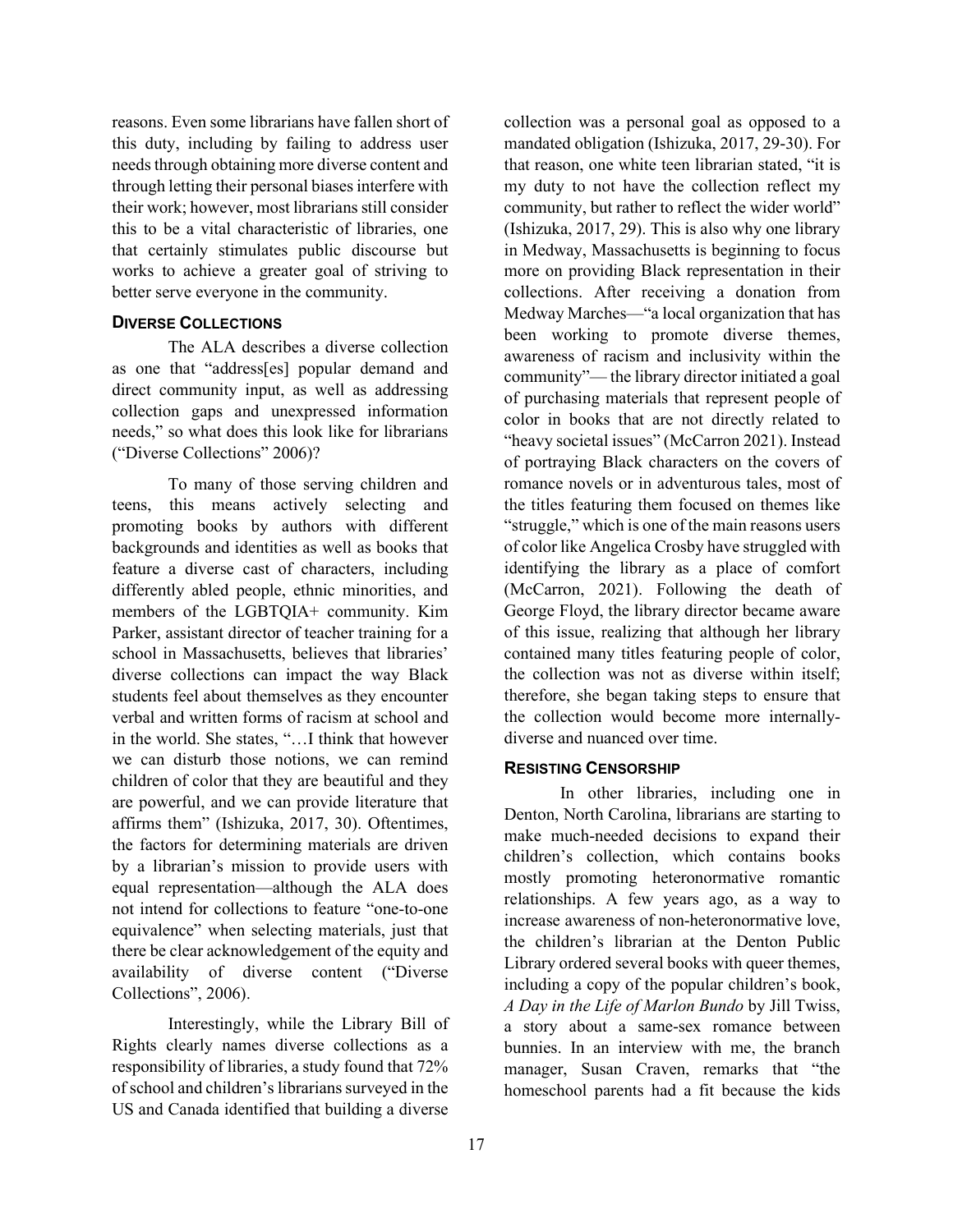were taking it. They wanted it off the shelf. I said 'no' because we needed to have diversity [displayed] on the shelf" (Craven, 2021). Accordingly, even while some libraries are dedicated to upholding this responsibility—and garnering trust and support from many users because of it—librarians also face the criticism it engenders.

As with many books that feature underrepresented groups, *A Day in the Life of Marlon Bundo*—which parodies another popular children's book, *Marlon Bundo's A Day in the Life of the Vice President* by Charlotte Pence was not well received by some of the parents and ignited major backlash. Craven states:

> My thinking was, 'Don't like it? Don't read it!' But I think their biggest beef with it was that the covers are similar, and they were checking out the 'wrong one,' so we ended up coming to an agreement with them and added a note to the front of the book that differentiated it from the other one. That calmed them down. The book is still here. (Craven 2021)

Like the parents who pushed back against Craven's attempt to broaden the scope of their children's collection, there are many other groups of people who have responded negatively to a library's commitment to offer materials that represent ideas that may not align with some user's own beliefs. Oftentimes, however, there is no easy agreement that can allay the calls for removal. In fact, one elementary school library's decision to display books concerning gender identity became such a divisive issue that two different groups of parents were formed to try and approach the subject. "One side wants school officials to remove seven titles from elementary school libraries," writes Vic Ryckaert, "and the other is arguing these books are vitally important to children who have questions and may be struggling with their identity" (Ryckaert, 2021). While there has been no further updates on the school's decision concerning the books, one of biggest complaints expressed by the parents in

opposition of them was that the books' availability in the library posed a threat to their own children's morals—ending with a proposal that the books should be rehomed in the guidance counselor's room so that only children who expressed an interest in them may "request the books along with help for any concerns or questions they might have" (Ryckaert, 2021). Alas, this is not the only instance of concerned citizens attempting to take control of collection management away from librarians.

One Missouri lawmaker is pushing for the creation of a board of non-librarians ("a parental library review board") who would serve as dictators of "age-appropriate" materials (Kaur 2020). His proposed bill, the Parental Oversight of Public Libraries Act, involves the act of withholding funding from a library that "allows minors to access 'age-inappropriate sexual materials'" (Kaur, 2020). In CNN's article, this gets chalked up to censorship—which remains a constant instigator behind library-related controversies—but the bill directly inhibits a librarian's right to diversify their collection. Through redirecting control of materials, you redirect control of the collections, and when materials are okayed or denied by non-librarians, more room is left for personal biases to cause the exclusion of certain themes and ideas—not to mention that these board members will also have a right to remove any current materials from the library if they deem them to be "ageinappropriate" (Kaur, 2020). One retired librarian, Nicole Cooke, expresses her disdain for bills that take rights from professional librarians, stating:

> Librarians are professionals… Librarians have expertise in children's literature, collection development, child development, psychology, readers' advisory, reference services and other specialized skills needed to serve children and young adults in a variety of settings. In short, librarians are more than capable of selecting and purchasing quality books and other materials for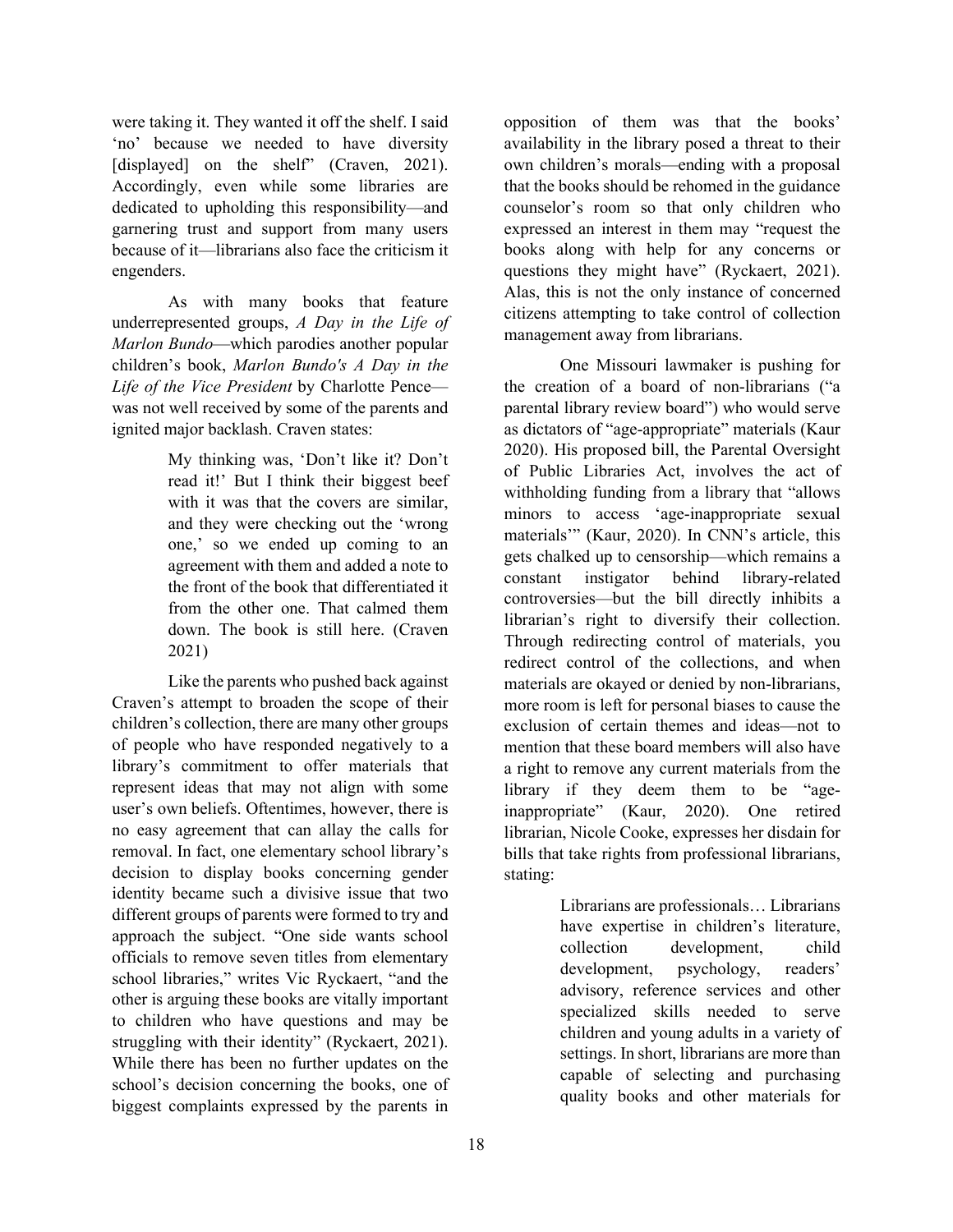people of all ages. To imply otherwise… is to insult these skilled educators. (Cooke, 2020)

While Cooke's notions that librarians should be seen as more than competent when it comes to developing diverse collections that appropriately serve the interests of their users, there are still many libraries that tend to fall short. In fact, some librarians may not be as aware of their failure to ensure equitable access to a diversity of content on their shelves.

In an interview with Morgan Johnson, a page at Holly Springs Community Library, she discusses the lack of diversity in her library's collection due to a limited amount of space. "It is true that we do not have room in our stacks for another collection like foreign language. Our shelves are packed tight…" Johnson says, "[but] I just don't think [the library's overseers] see it as a problem or a priority." Johnson, who morally disagrees with the policy of not keeping foreign language materials at community libraries, says that this policy keeps the library from fulfilling a major responsibility for their users. According to the ALA, "Library workers have a professional and ethical responsibility to be proactively inclusive in collection development and in the provision of interlibrary loan where offered," but while Johnson's library offers a system that allows users to place holds on books at their bigger regional libraries, she believes that Collection Development should aim to include at least a few in-house books in a foreign language section ("Diverse Collections", 2006). "The accessibility to those materials is not equitable…" says Johnson, "If a patron only reads in Spanish, we would not have anything for them in that moment, whereas if a patron only reads in English, we have practically endless options available to them instantaneously. That's obviously unfair." Still, other librarians do not see it as a failure to provide equitable access to diverse materials since they believe that their interlibrary loan system will allow users to have access to a wider variety of information. In this case, the librarians seem to be under the

19

impression that they are fulfilling this responsibility, even while they may actually fail to do so; however, some librarians are not the least bit concerned with fulfilling this responsibility if building a diverse collection means promoting interests which oppose their own. There are not many popular instances of biased collection development because it is hard to identify when librarians are making purchasing decisions in their heads. Many news articles related to librarians who let their personal interests overtake their professional duties fall under the broader category of censorship especially in the most recent case of Cameron Williams, an employee of Chattanooga Public Library who was fired for burning pro-Trump books on camera.

## **ETHICS AND COLLECTION DEVELOPMENT**

Still, many librarians continue to struggle with ethically considering materials for adding to their collection, which is why it is important to refer back to the ALA's Code of Ethics. It states, "Library workers must not permit their personal biases, opinions, or preferences to unduly influence collection development decisions," and serves as a guideline for separating personal inclinations from professional ones ("Diverse Collections"). Some believe one way to go about this includes adapting collection development goals to fit more user-oriented ones, which incorporates user input when weeding. Public involvement has already been mingled with library programming—where community members make suggestions about events or activities they would like to see happening at the library—and this has oftentimes resulted in meeting unexpressed needs of other members of the community. It is also something that academic libraries have been doing for years as a way to gather information needs from users to better assess what materials should be added to a special subject's collection: these are known as patron-driven acquisition strategies or PDAs (Ibacache, 2020, 179). Because of this, some public librarians envision a future of collection development that is more "engaging with the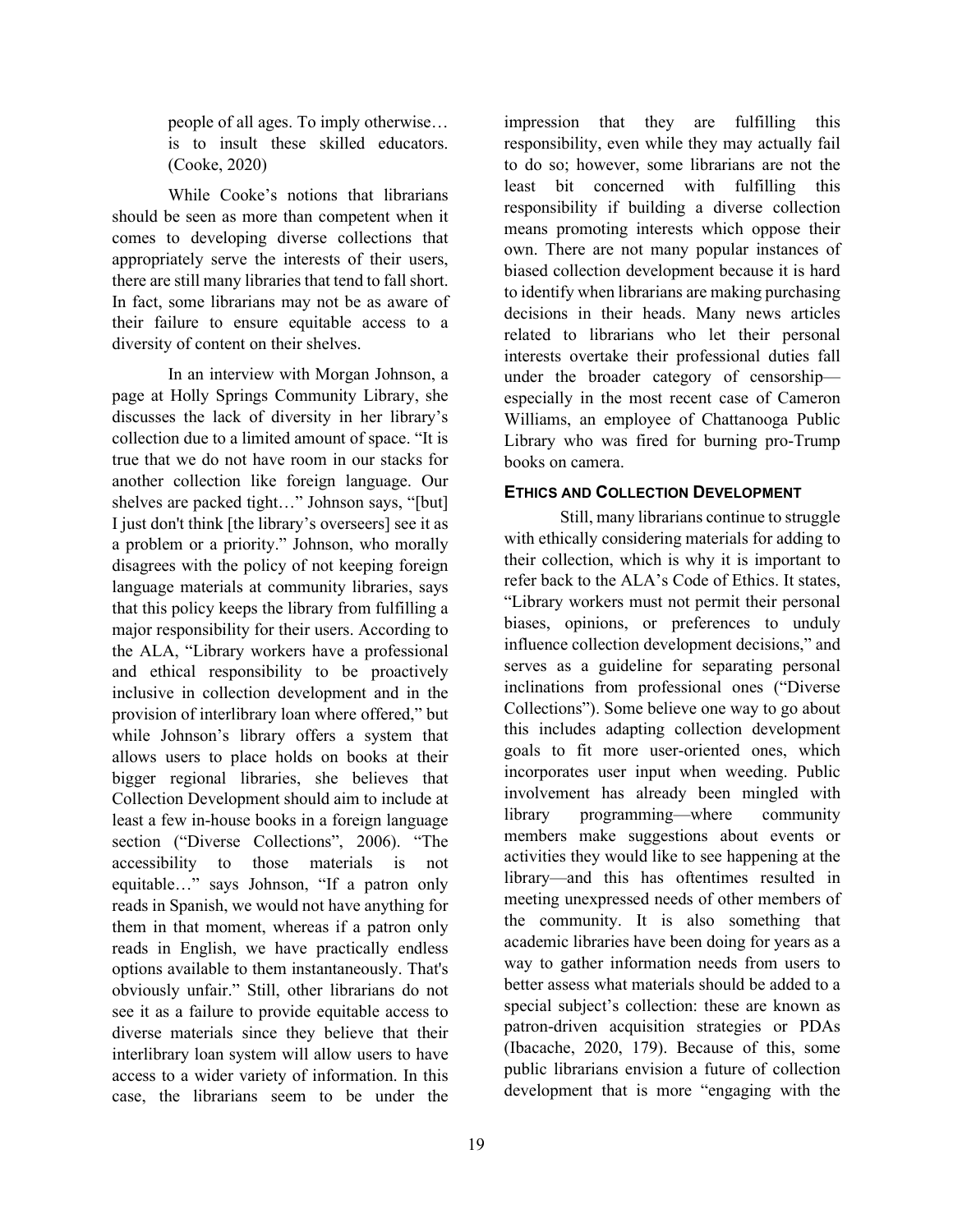public during each step [in order to reduce] afterthe-fact wrath" of weeding out materials (Stephens, 2013, 42). This may be a viable solution for finding out the information needs the vocal members of the community, and it may also ensure that individual selectors consider more topics and voices than those they are familiar with; however, the ALA strongly commits to proactive collections development, which involves gathering and maintaining materials that concerns information which is not vocalized by users.

### **CONCLUSION**

Considering its longstanding relationship with censorship, diverse collections have become a foundational reason for the success of libraries. While many librarians find that offering diversity of content makes them feel as though they are making a change in the lives of their users, others have forgotten the importance of this idea and may not be serving their users as best they can.

Additionally, with a history of public libraries housing collections that represent mostly the viewpoints of the majority—through purchasing more white-authored titles with heteronormative, cis-gendered characters—it can be a challenge for librarians to broaden their collections to incorporate more diversity. Just as well, it can be a challenge for many user groups to encounter diversity among the stacks, often retaliating against libraries and library officials when books in a collection do not fit their own morals.

Ultimately, as librarians strive for better ways to engage with and serve members of their community, the importance of building and maintaining diverse collections continues to serve as a way in which libraries can represent diverse perspectives and offer more equitable access to a multiplicity of information sources.

## **REFERENCES CITED**

- Cooke, Nicole. "Librarians Could Be Jailed and Fined under a Proposed Censorship Law." The Conversation, December 23, 2020. https://theconversation.com/librarianscould-be-jailed-and-fined-under-aproposed-censorship-law-130682.
- Craven, Susan. 2021. Interview with the author. Asheboro, NC, April 26, 2021.
- "Diverse Collections: An Interpretation of the Library Bill of Rights", American Library Association, July 26, 2006. http://www.ala.org/advocacy/intfreedom /librarybill/interpretations/diversecollect ions.
- Ibacache, Kathia. 2020. "Building Collections through Purchase Suggestions in Academic Libraries." Collection Management, 45:2, 179-192, DOI: 10.1080/01462679.2019.1666332

Ishizuka, Kathy. 2017. "Can Diverse Books Save Us?" School Library Journal 64, no. 11: 28–33. http://search.ebscohost.com.libproxy.un cg.edu/login.aspx?direct=true&db= a9h&AN=132770152&site=ehost-live.

- Johnson, Morgan. 2021. Interview with the author. Asheboro, NC, April 27, 2021.
- Kaur, Harmeet. "A Missouri Bill Would Cut off Aid to Libraries That Allow Kids to Access 'Age-Inappropriate Sexual Materials'." CNN. Cable News Network, January 16, 2020. https://www.cnn.com/2020/01/16/us/mis souri-parental-library-oversight-billtrnd/index.html.
- "Library Bill of Rights", American Library Association, June 30, 2006. http://www.ala.org/advocacy/intfreedom /librarybill.
- McCarron, Heather. "A Diversity of Reading Choices. Medway Library Expands